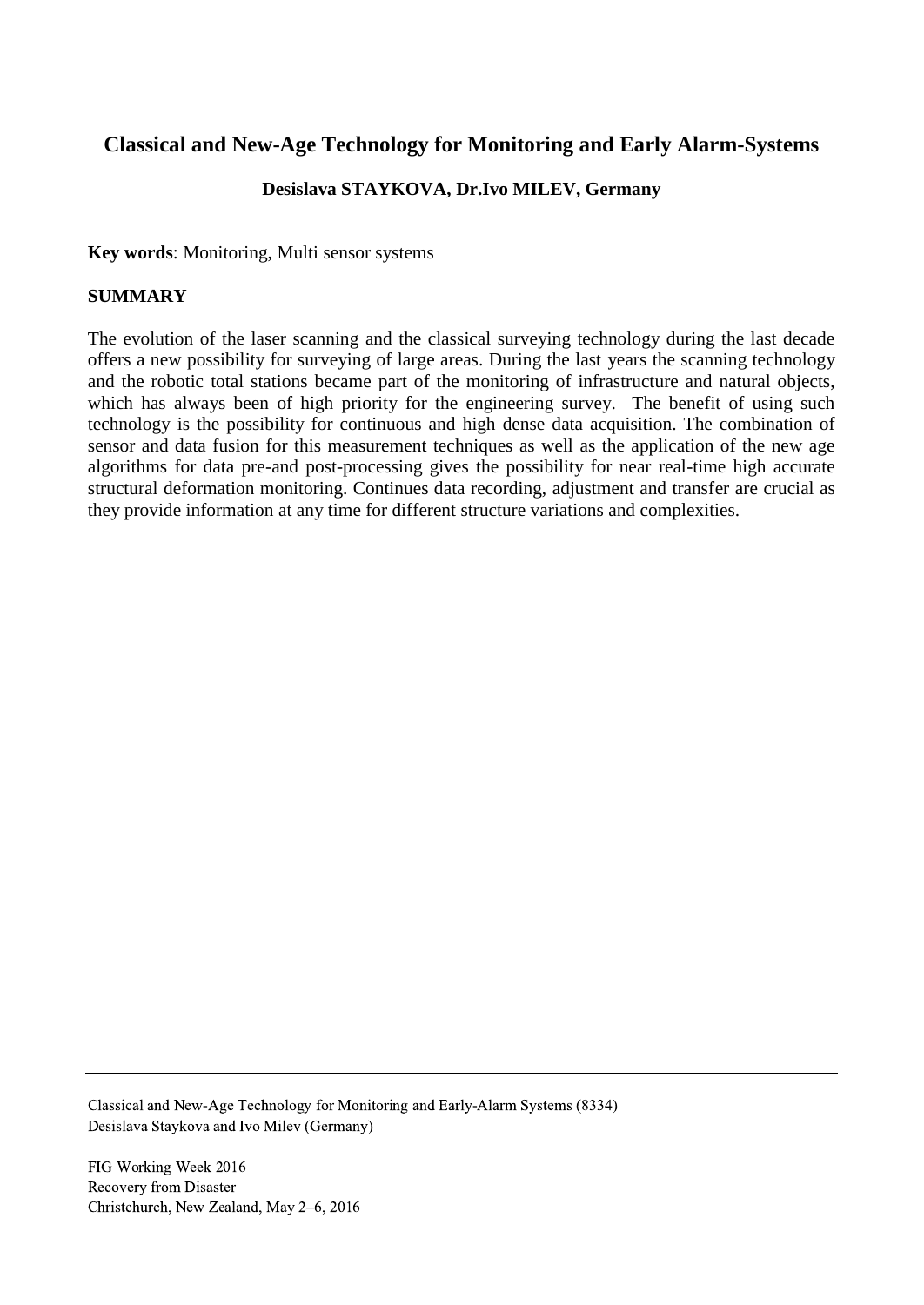# **Classical and New-Age Technology for Monitoring and Early Alarm-Systems**

### **Desislava STAYKOVA, Dr.Ivo MILEV, Germany**

### **1. INTRODUCITON**

For the last ten years is observed fast development in the technology of combination between sensors within diverse common complex systems. The existence of such systems providing different accuracy levels offers the possibility for their usage in application areas of the engineering surveying, railway and automotive industry, land administration and for navigation purposes. The multi sensor integration and fusion is a comprehensive process where the input information from every sensor and further combination with special developed mathematical algorithms ensures the complete identification of the observed features.

Because of its flexibility and possibility for fast and continuous data measurement the multisensory integration and fusion rapidly evolved in various applications areas. The object of this paper is to provide an overview for the usage of new-age technology systems in the engineering surveying for monitoring.

### **1. MULTY SENSOR SYSTMES FOR DEFORMATION MONITORING**

#### **1.1 Geodetic instruments as complex sensor systems**

The geodetic measurements for monitoring and displacements analysis of various engineering objects have always played an important role. The long term monitoring of structural objects like bridges, dam walls, building columns, wind power generators, and other constructions requires properly designed network schemes allowing the continuous and high accurate measurements. For such angular and length measurements in the mm area that have to be performed in a minute, hours or a day intervals the standard total stations are being replaced from the automated one (ATS) comprising precise servomotors, automatic target recognition sensor, electronic inclinometers, selfcalibration control system and other sensors. The synchronized process of high accurate measurements (angular accuracy better than one second and distance accuracy better than one mm) and simultaneously adjustment software gives the possibility for real-time or post-processing deformation monitoring and analysis. This type of hardware and software combination is often used during the life cycle of a project for construction and reconstruction of structures and for a regular monitoring of the objects stability. (Staykova, Zill, 2015)

The application of the automated total stations technology is rapidly evolving in the recent years, primary for monitoring of big and complicated engineering construction works and during their exploitation, where a continuous measurement and mm accuracy is required. The automated total stations are equipped with tilt, geotechnical and meteorological sensors, self-check and calibration system which ensure the durational data acquisition neglecting the human presence and minimizing the surveyor errors. This systems are also able for combined geodetic measurements with total stations and GNSS, and a-posteriori combined adjustment of the acquired data.

Classical and New-Age Technology for Monitoring and Early-Alarm Systems (8334) Desislava Staykova and Ivo Milev (Germany)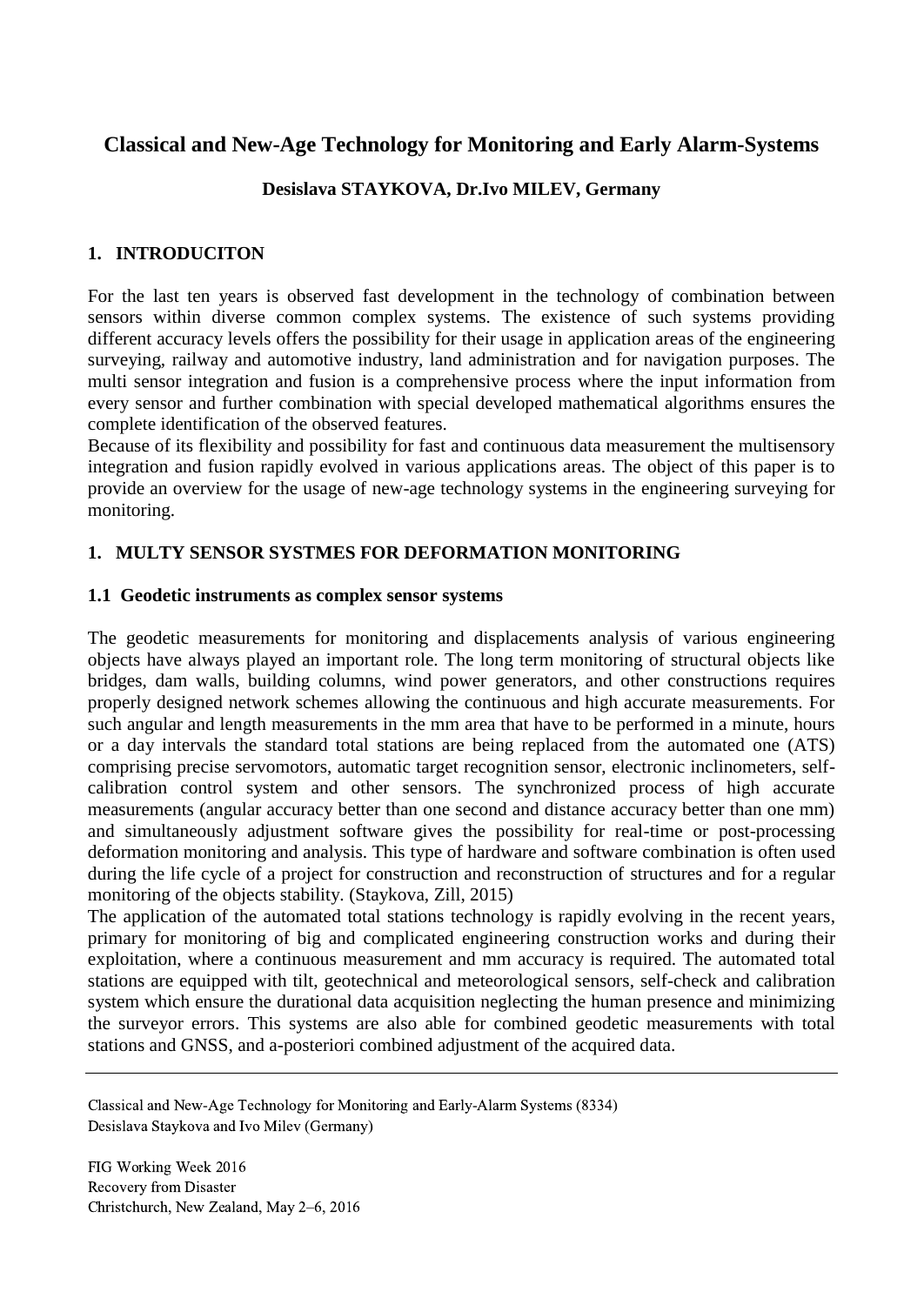The technology of ATS is successfully applied and proved in such tasks where hundreds of benchmarks should be measured in a 10 minutes to a day cycles. The intelligence of such systems allows the simultaneously data acquisition, record and transfer directly to computational center where an adjustment algorithm is applied. In this way the deformation analysis and statistics for multi-epoch monitoring can be received in almost real-time. This allows the safety construction and future monitoring of big underground or open sky structural objects.

## **2. LASER SCANNING TECHNOLOGY**

### **2.1 Terrestrial Laser Scanning (TLS) for structural monitoring**

Monitoring of the behavior of big aerial infrastructure objects such as landslides, dam walls, roads and highways, buildings' facade during reconstruction period has always been also of high priority for the engineering surveying. The needs or precise modeling and detailed geometrical characterization of the object requires high density of benchmarks. The development of the laser scanning technology introduces a new way for deformations monitoring. The high scanning speed, dense measurement of huge amount of points and high accuracy gives advantage of the TLS in comparison with other technologies used for structural monitoring. Compared with the technologies using single point monitoring approaches where the deformations detection is limed to specific benchmarks, the TLS provides high data redundancy. Combined with proper software products this technique offers the possibility for high accurate surface modeling and displacement detection in the millimeter area. As the TLS is a remote sensing measurement technology the impact over observed points and network is minimized (Milev and Staykova 2014).

A new approach for deformation measurement and a-posteriori analysis is developed. The measurement technique comprises in itself all advantages of the TLS, GNSS, geotechnical and meteo-sensors. Using the combination of scanning technology with prisms gives the possibility for wide area coverage, detailed surface monitoring and accuracy control. The solution is based on the combination between high density point cloud and accurate mathematical model for surface modeling and displacements detection.

This new-age technology as combined hardware and software solution brings all processes from data acquisition, to point cloud processing, deformation detection and documentation into one synchronized system. The single scans from the reference epoch are filtered for non-surface scans features (ghosts) and are merged together to create a common null scan with the highest possible accuracy. Each single point coordinate in the merged cloud is corrected to the optimal adjusted position. The advantage of this process is a mathematic description of the scanned surface. Based on the mathematical model the point cloud of the scanned area can be separated into different parts which best fit and describe the body form. Through comparison of the normal vectors of the points from the current epoch and the reference one are determined the deformations and their direction, and the volume changes of the observed object. The so calculated movements are documented and as color-coded deformation maps. (Leica Geosystems).

Classical and New-Age Technology for Monitoring and Early-Alarm Systems (8334) Desislava Staykova and Ivo Milev (Germany)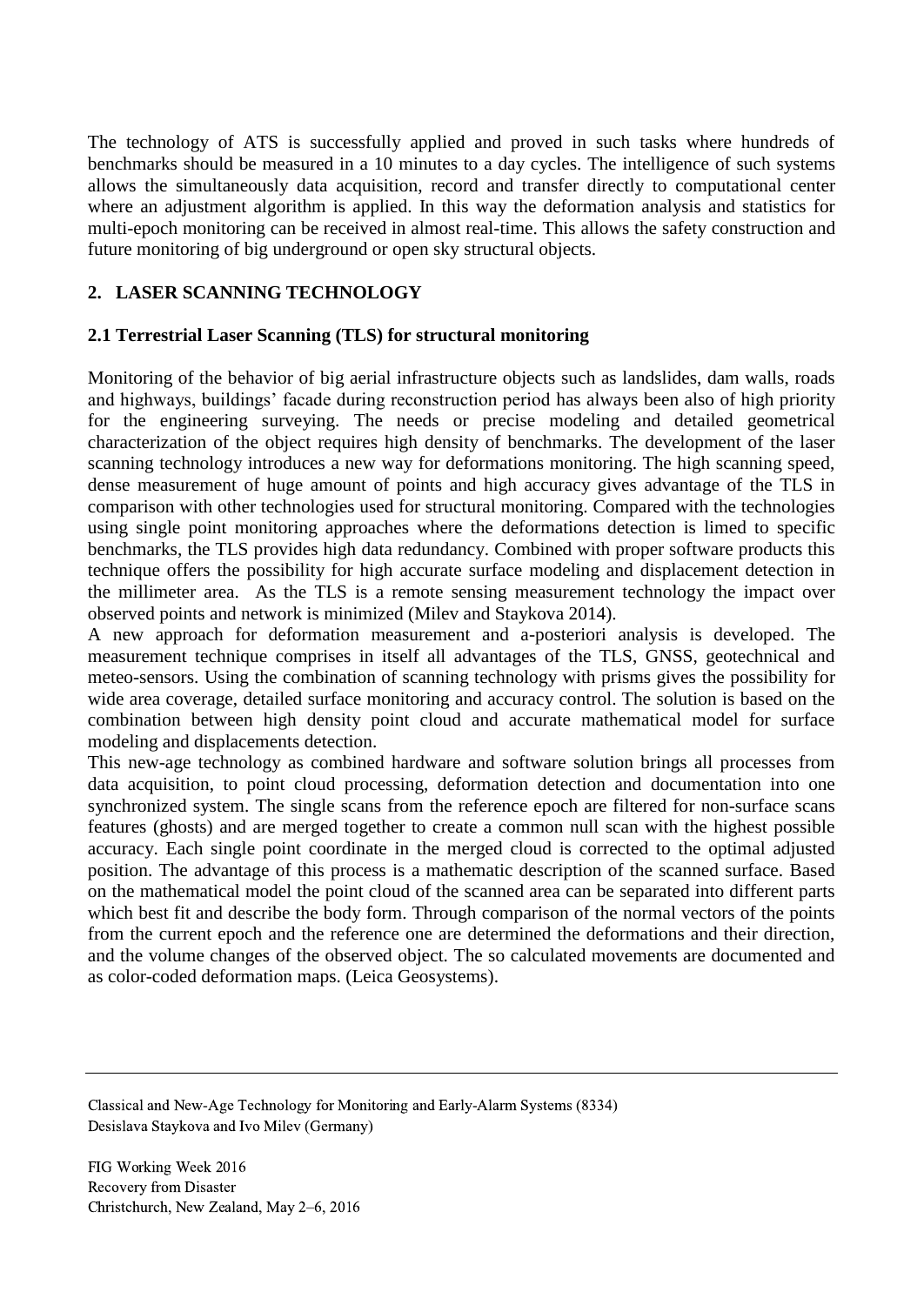

(©Leica Geosystems) (©Leica Geosystems)



Fig.1.1. Scanned area of interest Fig.1.2 Color-coded deformation map

#### **2.2 Application of the Mobile Laser Scanning (MLS) technology**

For monitoring and investigation of wide areas the static measuring methods are being replaced form a mobile measuring complexes combination of variety of sensors (high-end and low-cost) which ensure fast, continuous and accurate data acquisition. The continuous way of data acquisition and processing minimizes the operator errors, reduces significantly the time for performance of the surveying work and the a-posteriori data analysis. The advantages of the MLS technique for fast, high accurate and complete scanning of the surroundings make it a substantial part for monitoring, for deformation analysis, and documentation of the as-built road and railway network and the correspondent infrastructure objects.

The maintenance of the road infrastructure objects and the road surface is one of the major tasks of the engineering geodesy. Fort detection the street surface deformation during constructive works below the road structure (such as building a tunnel, water channels, cables, pipes and etc.) the standard surveying methods and the TLS are proved to be time consuming, techniques with not enough dense representation of the as-built object. The usage of the MLS technique in combination with intelligent mathematical algorithms are proved to ensure a high accurate data acquisition, postprocessing and analysis. The extraction and adjustment of the as-build rail and road geometry form the point cloud with SiRailScan and SiRoadScan is further used for clearance detection and documentation, surface settlements, signals position and any changes in current situation.

Classical and New-Age Technology for Monitoring and Early-Alarm Systems (8334) Desislava Staykova and Ivo Milev (Germany)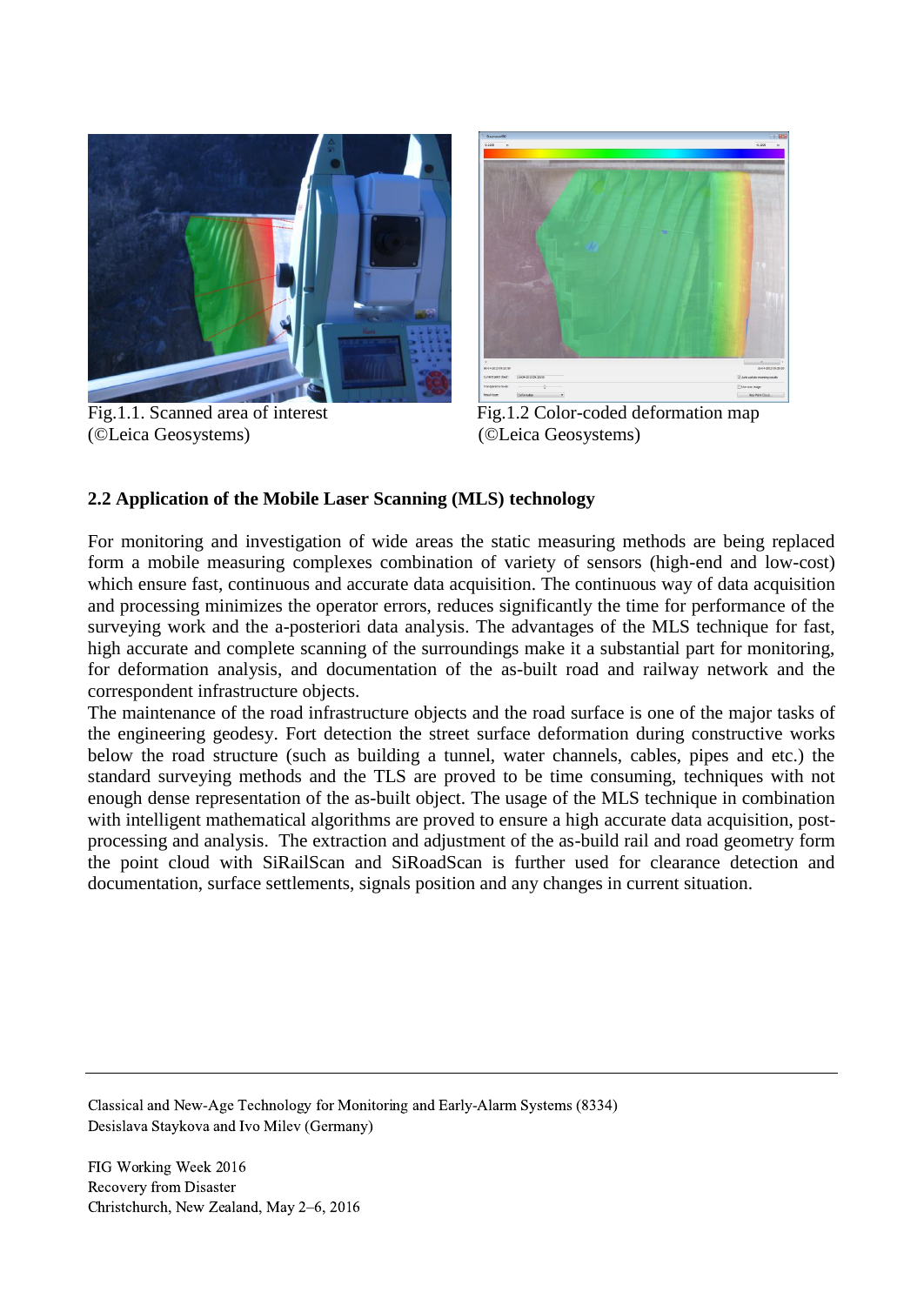

Fig.2.Adjusted as-built rail geometry with SiRailScan used as basis for performance of clearance analysis and documentation in chainage based railway system (© technet-rail 2010)



Fig.3. Adjusted with SiRoadScan road border lines and calculated model of the road surface.. (© technet-rail 2010)



Fig.4. SiRoadScan detected clearances and documenred as-built measurements from road surefcae to the sinfrastructure object (© technet-rail 2010)

Classical and New-Age Technology for Monitoring and Early-Alarm Systems (8334) Desislava Staykova and Ivo Milev (Germany)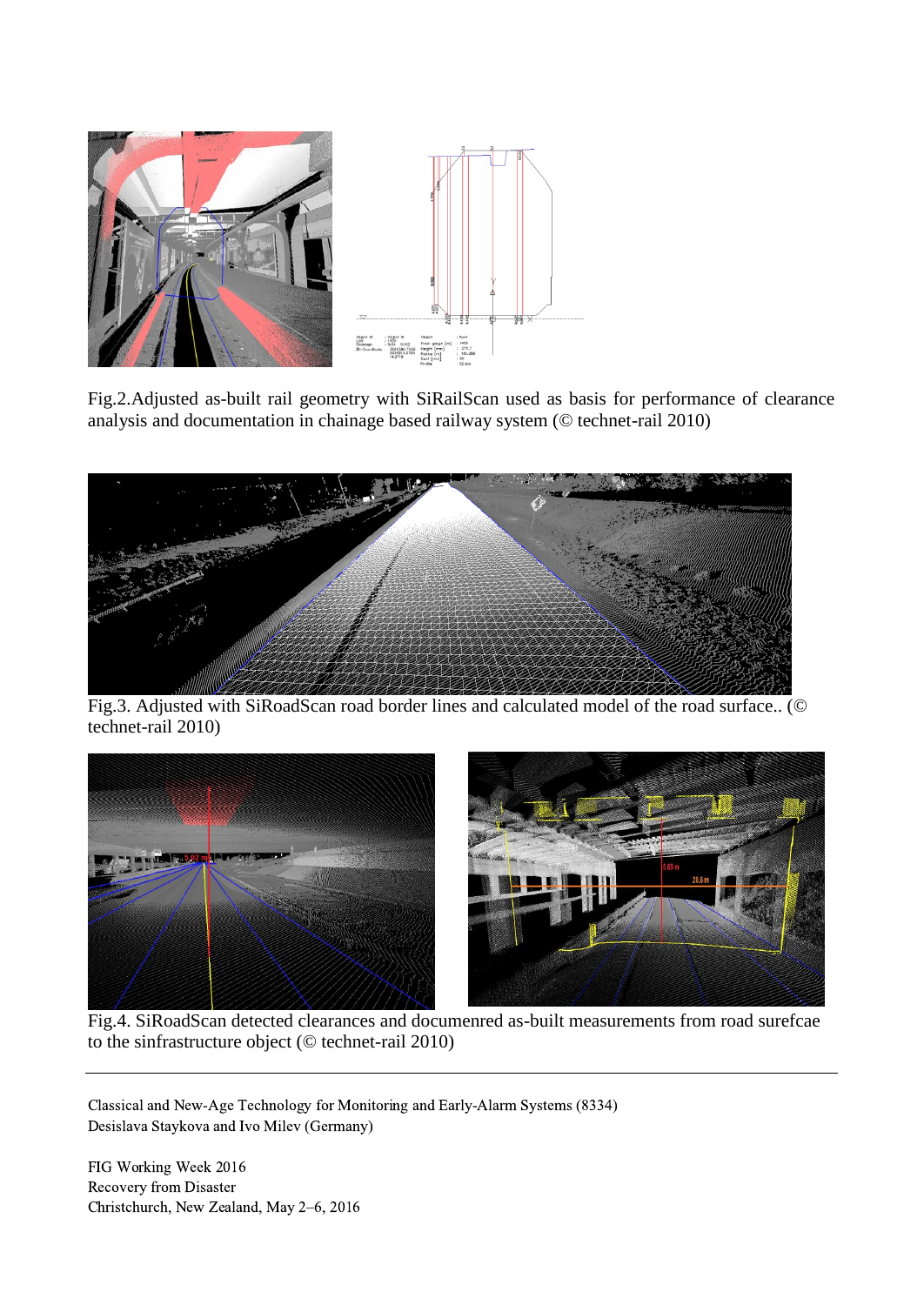#### **3. CONCLUSIONS**

The continuous development of the standard measurement and processing technology from hourwise to complete automated continuous process gives the possibility for near real-time monitoring of the natural and human built structures behavior. The existence and usage of such spatial monitoring technology gives the possibility for high-accurate and fast data analysis leading to converting this technology into reliable early alarm systems for damage prevention.

#### **REFERENCES**

Staykova D., Zill N., 'Sensor fusion Integration of high-end and low-cost systems for infrastructure monitoring and navigation purposes', 2015, '*FIG Working week 2015 From the Wisdom of the Ages to the Challenges of the Modern World'*, Sofia, Bulgaria

Milev I., Staykova D., TLS for structure monitoring, 2014, *International Workshop "Integration of Point- and Area-wise Geodetic Monitoring for Structures and Natural Objects"*, Novosibirsk, Russian Federation, pp.

Leica geosystems: [http://www.leica-geosystems.com](http://www.leica-geosystems.com/)

technet-rail 2010 GmbH: [http://www.technet-rail.de](http://www.technet-rail.de/)

### **CONTACTS**

Desislava Staykova technet-rail 2010 GmbH Goethe Strasse 42, 10625 Berlin Germany Tel.:+49 (030)54840785 Fax:+49 (030)54826798 Email: [desi.staikova@technet-rail.de](mailto:desi.staikova@technet-rail.de) Web site: [www.technet-rail.de](http://www.technet-rail.de/) 

Dr.Ivo Milev technet-rail 2010 GmbH Goethe Strasse 42, 10625 Berlin Geramny

Classical and New-Age Technology for Monitoring and Early-Alarm Systems (8334) Desislava Staykova and Ivo Milev (Germany)